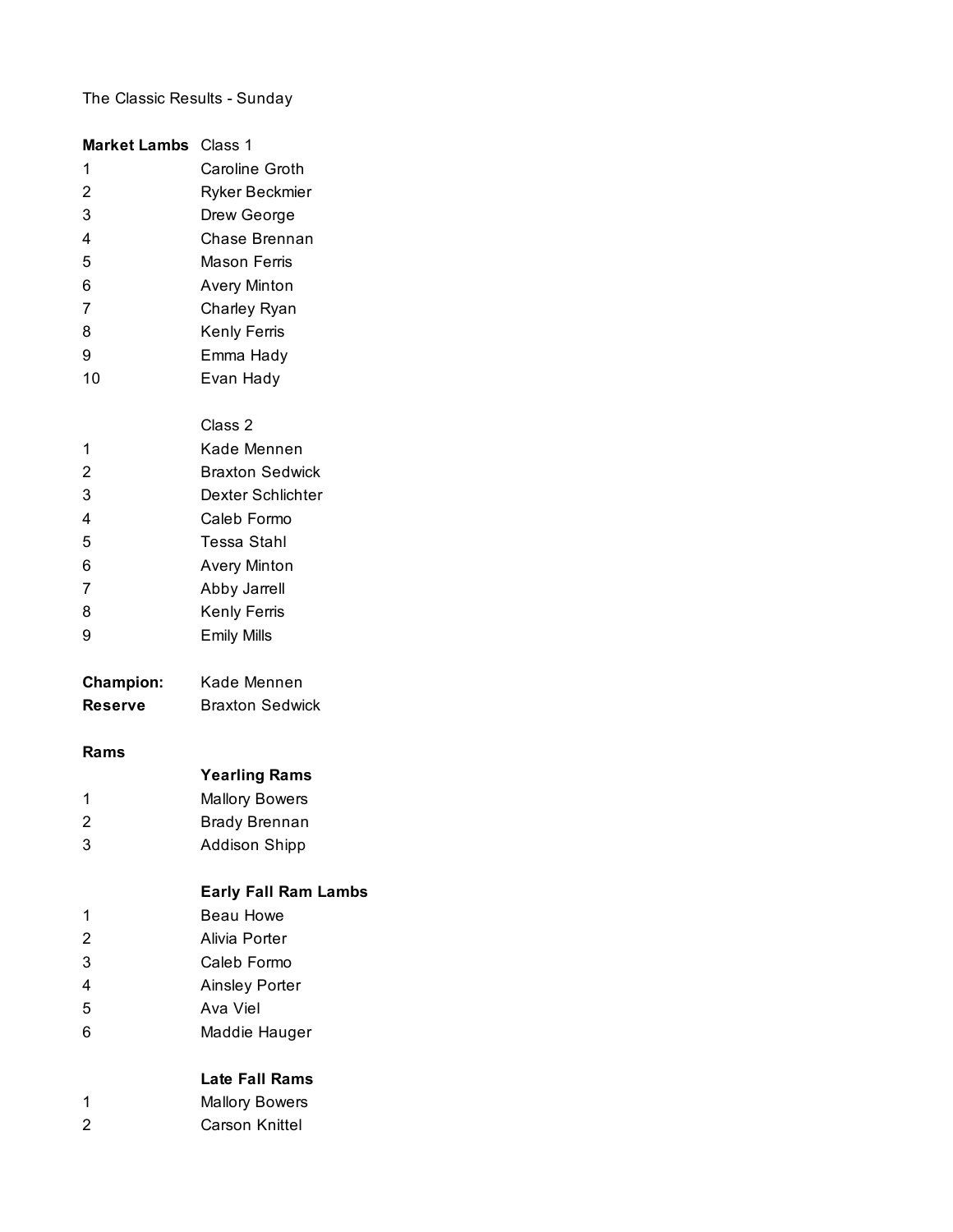- Ephraim Fowler
- Alexis Koch

**Senior Champion Ram: Beau Howe (fall) Reserve Sr Champion Ram: Alivia Porter (fall)**

#### **January Ram Lambs**

- Drew George
- Ephraim Fowler
- Beau Howe
- Maddie Hauger
- Shelbie Pollard
- Ephraim Fowler
- Ryker Beckmier
- Wyatt Wierzbicki
- John Crowder

## **February Ram Lambs**

- Mallory Bowers
- Ryker Beckmier Hudson Fleener
- Caroline Groth
- Lilly Williamson
- Addyson Trew
- Jude Parker
- Mallory Bowers

#### **March Ram Lambs**

- Logan Beckmier
- Alivia Porter
- Beau Howe
- Alexis Bowman
- Addyson Trew
- Emma Hady
	- **Junior Champion Ram: Drew George (January Reserve Champion Ram: Ryker Beckmier (March)**

### **Champion Ram: Beau Howe Fall Ram Reserve Champion: Alivia Porter**

| <b>Ewes</b> | <b>Yearling Ewes Class 1</b> |
|-------------|------------------------------|
| 1           | Kailen Smerchek              |
| 2           | <b>Rylee Geerts</b>          |
| 3           | Drew George                  |
| 4           | <b>Beau Howe</b>             |
| 5           | <b>Brady Brennan</b>         |
| 6           | <b>Mallory Bowers</b>        |
| 7           | <b>Emily Mills</b>           |
| 8           | Wyatt Wierzbicki             |

- Braden Buckland
- Hope Barker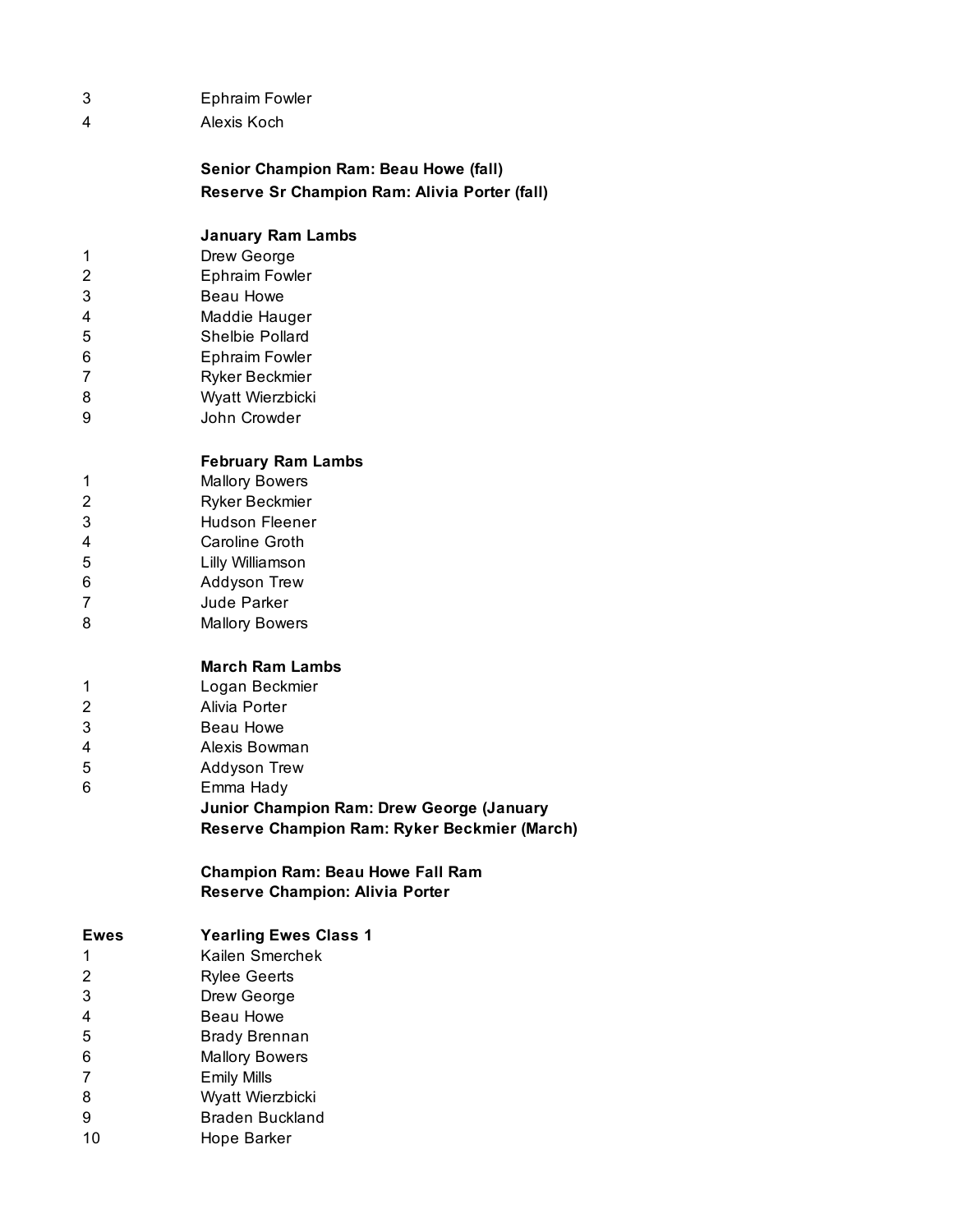| 11<br>12<br>13<br>14<br>15<br>16<br>17                                                                        | Ryker Beckmier<br>Hope Barker<br>Alivia Porter<br>Maddie Hauger<br>Henry Nielson<br><b>Kate Bowers</b><br><b>Caroline Groth</b>                                                                                                                                                                                                           |
|---------------------------------------------------------------------------------------------------------------|-------------------------------------------------------------------------------------------------------------------------------------------------------------------------------------------------------------------------------------------------------------------------------------------------------------------------------------------|
| 1<br>$\overline{c}$<br>3<br>$\overline{\mathbf{4}}$<br>5<br>6<br>7<br>8<br>9<br>10<br>11<br>12<br>13<br>14    | <b>Yearling Ewes Class 2</b><br>Charlee Ryan<br><b>Ainsley Porter</b><br>Kailen Smerchek<br>Landrey Krieger<br><b>Hudson Fleener</b><br><b>Cole Knittel</b><br><b>Ephraim Fowler</b><br><b>Mallory Bowers</b><br>Alexis Bowman<br>Wyatt Wierzbicki<br>Caroline Groth<br>Logan Beckmier<br><b>Connor Novak</b><br>Chase Brennan            |
| 1<br>$\overline{2}$<br>3<br>$\overline{4}$<br>5<br>6<br>7<br>8<br>9<br>10<br>11<br>12<br>13<br>14<br>15<br>16 | <b>Yearling Ewes Class 3</b><br>Scout Ingram<br>Drew George<br><b>Beau Howe</b><br>Maddie Hauger<br>Abby Jarrell<br>Lilly Williamson<br><b>Brock Trew</b><br><b>Mallory Bowers</b><br>Harper Ryan<br><b>Brayden Geerts</b><br><b>Addison Shipp</b><br>Alivia Porter<br>Alivia Porter<br>Abby Brown<br>Nevaeh Tolin<br><b>Connor Novak</b> |
| 1<br>$\overline{c}$<br>3<br>$\overline{4}$<br>5<br>6<br>$\overline{7}$<br>8<br>9                              | <b>Yearling Ewes Class 4</b><br><b>Brady Brennan</b><br>Landrey Krieger<br>Alexis Bowman<br>Carson Knittel<br><b>Hudson Fleener</b><br>Peyton Howe<br><b>Brady Brennan</b><br>Charlee Ryan<br>Maddie Hauger                                                                                                                               |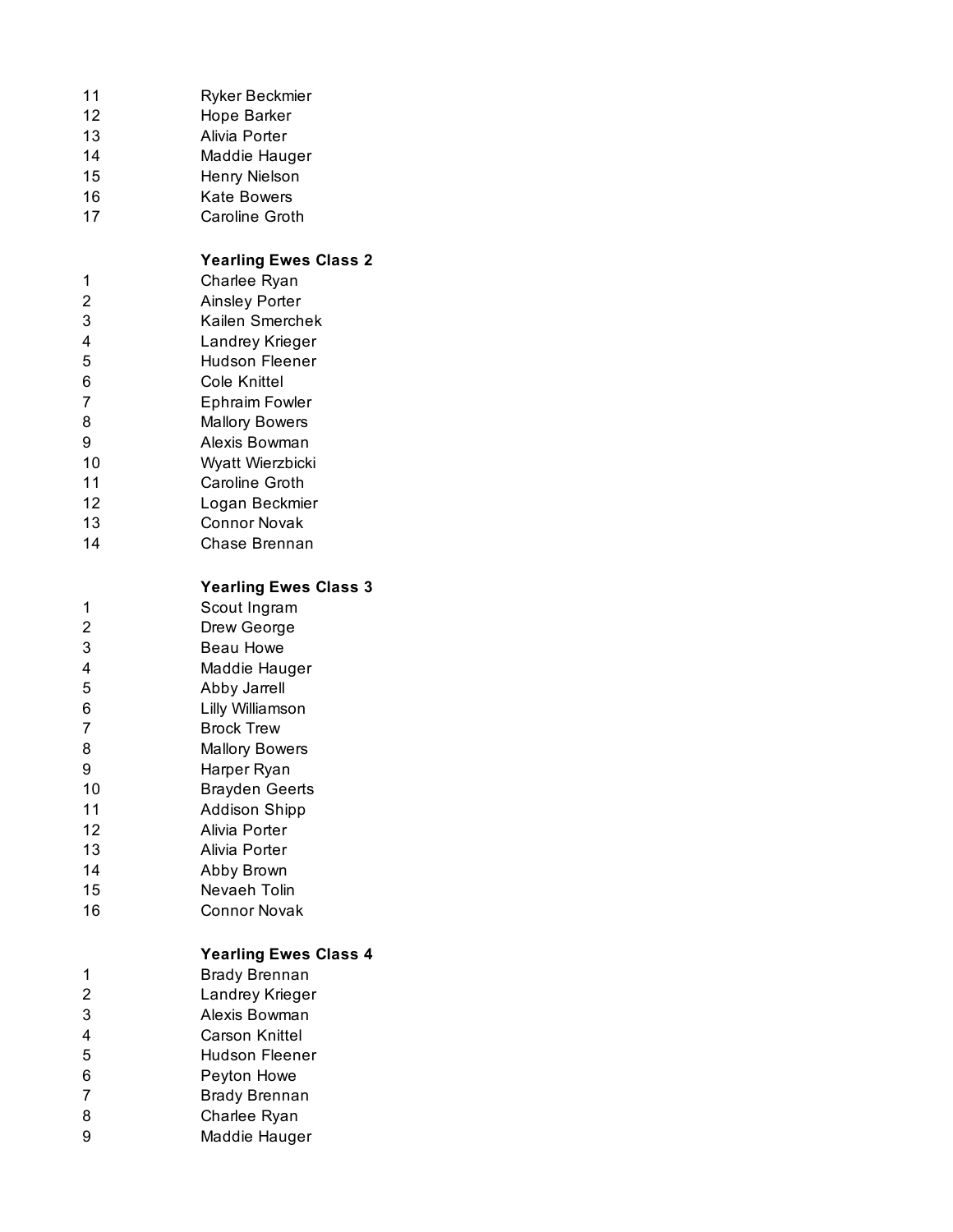| 10<br>11<br>12                                                                      | Abby Brown<br><b>Baylee McCoy</b><br>Carson Kretzmeier                                                                                                                                                                                                                                                                        |
|-------------------------------------------------------------------------------------|-------------------------------------------------------------------------------------------------------------------------------------------------------------------------------------------------------------------------------------------------------------------------------------------------------------------------------|
| 1<br>$\overline{c}$<br>3<br>4<br>5<br>6<br>7<br>8<br>9<br>10<br>11                  | <b>Early Fall Ewe Lambs Class 1</b><br><b>Brady Brennan</b><br>Caleb Formo<br>Carson Kretzmeier<br>Beau Howe<br>Wyatt Wierzbicki<br>Henry Nielson<br>Drew George<br>Hayden Schlichter<br>Dexter Schlichter<br>Ava Viel<br>Abby Brown                                                                                          |
| 1<br>$\overline{c}$<br>3<br>4<br>5<br>6<br>7<br>8<br>9<br>10<br>11                  | <b>Early Fall Ewe Lambs Class 2</b><br>Kailen Smerchek<br>Hope Barker<br>Maddie Hauger<br>Scout Ingram<br>Shelbie Pollard<br>Connor Novak<br>Lilly Williamson<br>Alexis Bowman<br><b>Brock Trew</b><br><b>Brayden Geerts</b><br>John Crowder                                                                                  |
| 1<br>2<br>3<br>4<br>5<br>6<br>7<br>8<br>9<br>10<br>11<br>12<br>13<br>14<br>15<br>16 | <b>Late Fall Ewe Lambs</b><br><b>Rylee Geerts</b><br>Jude Parker<br>Cole Knittel<br>Drew George<br>Carson Knittel<br>John Crowder<br>Caleb Formo<br><b>Baylee McCoy</b><br><b>Kate Bowers</b><br><b>Shelbie Pollard</b><br>Ryker Beckmier<br>Peyton Howe<br>Kylee McCoy<br>Scout Ingram<br>Rylee McCoy<br>Amelia Langenderfer |

**Senior Champion: Kailen Smerchek yearling Reserve Sr Champion: Charlee Ryan, yearling**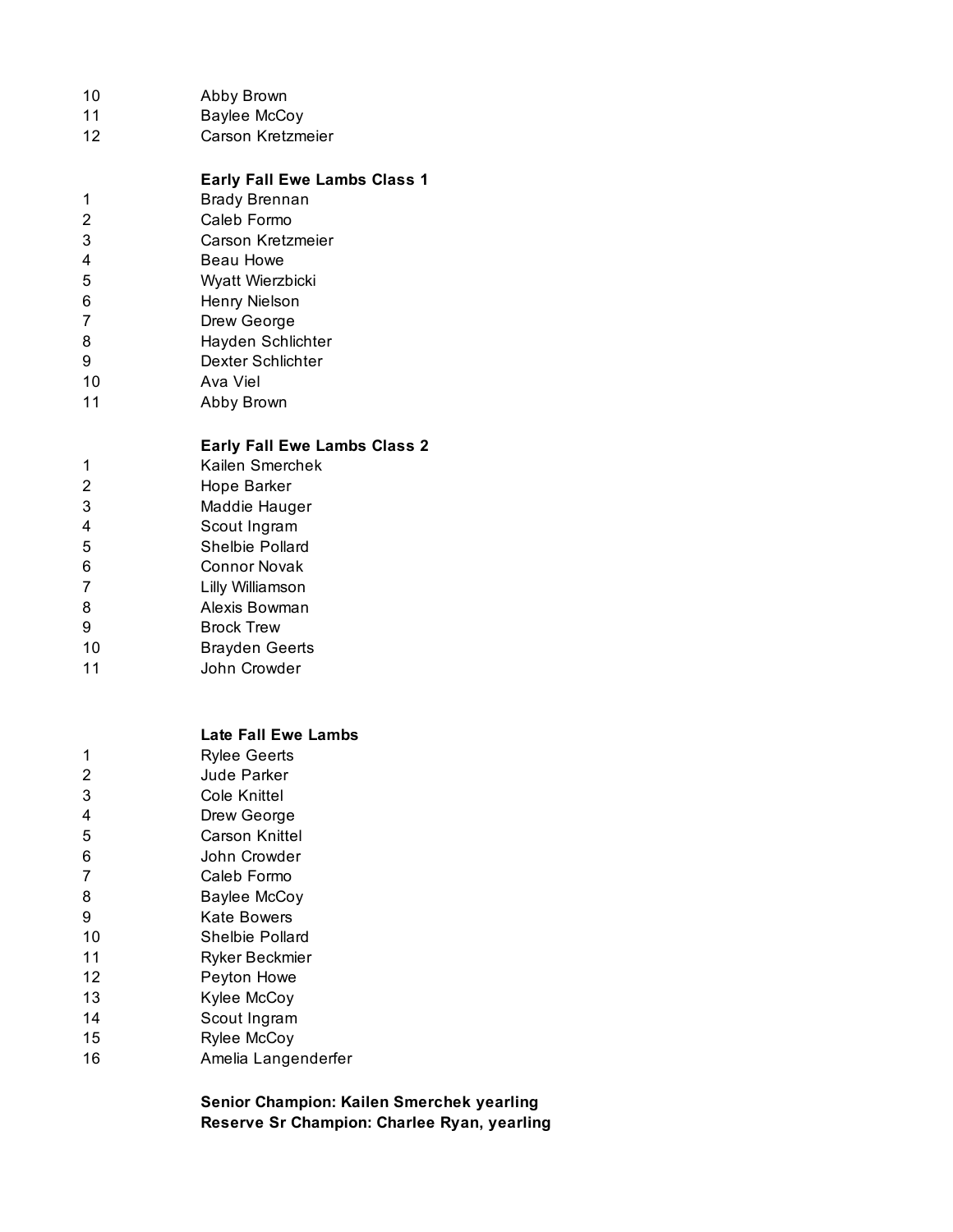|                | <b>January Ewe Lambs Class 1</b>  |
|----------------|-----------------------------------|
| 1              | <b>Brady Brennan</b>              |
| 2              | <b>Ephraim Fowler</b>             |
| 3              | Drew George                       |
| 4              | <b>Carson Knittel</b>             |
| 5              | Logan Beckmier                    |
| 6              | <b>Beau Howe</b>                  |
| 7              | Kailen Smerchek                   |
| 8              | <b>Addison Shipp</b>              |
| 9              | Wyatt Wierzbicki                  |
| 10             | Charlee Ryan                      |
| 11             | Lilly Williamson                  |
| 12             | Henry Nielson                     |
| 13             | Peyton Howe                       |
|                |                                   |
| 14             | <b>Braxton Sedwick</b>            |
| 15             | <b>Mallory Bowers</b>             |
| 16             | Harper Ryan                       |
| 17             | Riggin Klotz                      |
| 18             | Ava Viel                          |
| 19             | <b>Audrey Parsons</b>             |
| 20             | <b>Mitchell Brown</b>             |
|                | <b>January Ewe Lambs Class 2</b>  |
| 1              | Alivia Porter                     |
| 2              | <b>Ephraim Fowler</b>             |
| 3              | <b>Kate Bowers</b>                |
| 4              | <b>Kate Bowers</b>                |
| 5              | Drew George                       |
| 6              | Alivia Porter                     |
| 7              | Larkin Miller                     |
| 8              | Maddie Hauger                     |
| 9              | Drew Hoeflinger                   |
| 10             | <b>Brady Brennan</b>              |
| 11             | Alivia Porter                     |
| 12             | Addyson Trew                      |
| 13             | Alexis Bowman                     |
| 14             | <b>Avery Mills</b>                |
| 15             | Caroline Groth                    |
| 16             | Maddie Hauger                     |
| 17             | Carson Kretzmeier                 |
| 18             | Hudson Fleener                    |
| 19             | Alexis Koch                       |
| 20             | <b>Brayden Geerts</b>             |
| 21             | Amelia Langenderfer               |
| 22             | Quincy Langenderfer               |
|                |                                   |
|                | <b>February Ewe Lambs Class 1</b> |
| 1              | Kailen Smerchek                   |
| $\overline{2}$ | <b>Braden Buckland</b>            |
| 3              | <b>Ephraim Fowler</b>             |
| 4              | <b>Braxton Sedwick</b>            |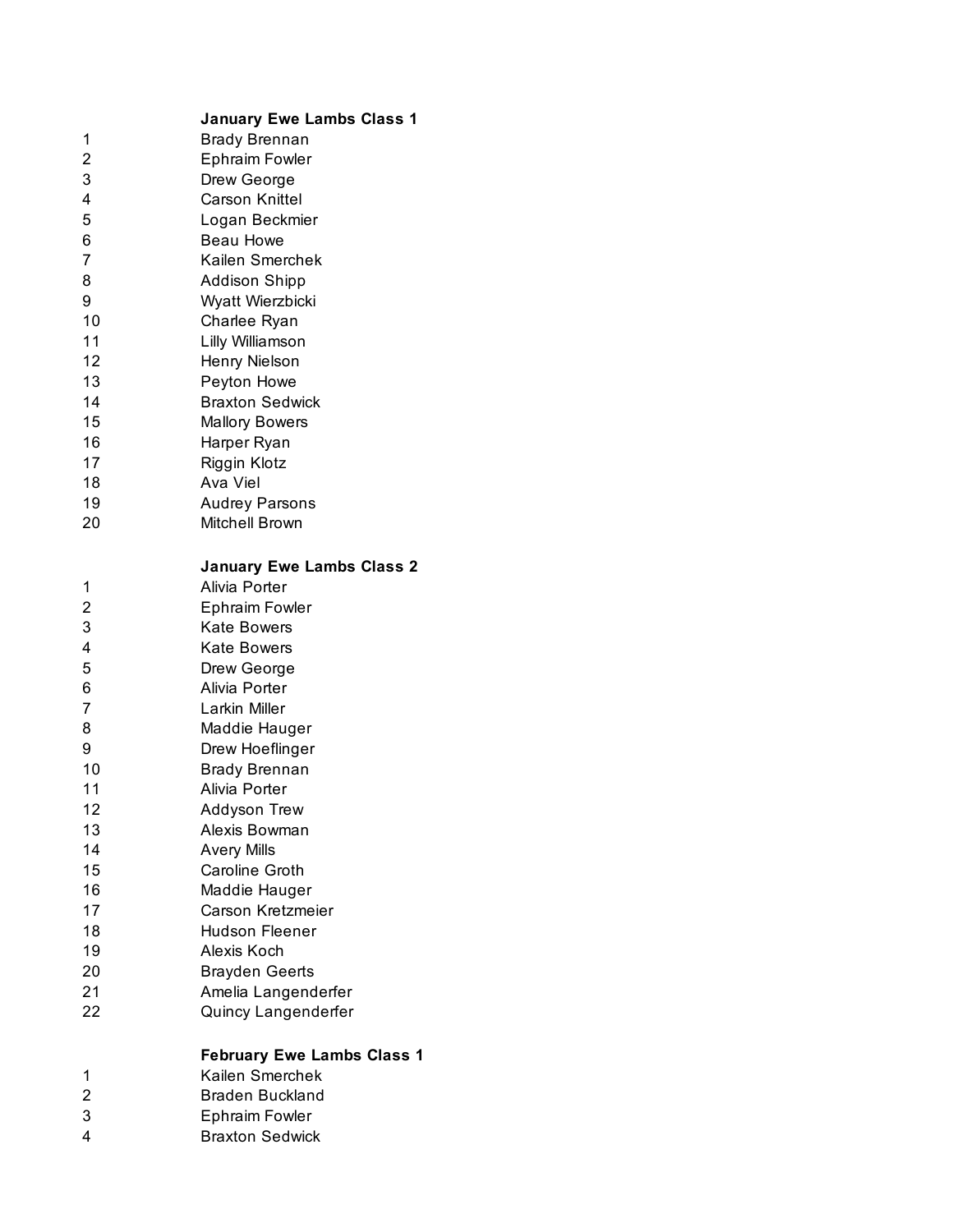| 5              | <b>Jude Parker</b>                |
|----------------|-----------------------------------|
| 6              | Landrey Krieger                   |
| $\overline{7}$ | <b>Addison Shipp</b>              |
| 8              | Lilly Williamson                  |
| 9              | <b>Mallory Bowers</b>             |
| 10             | <b>Connor Novak</b>               |
| 11             | Carson Kretzmeier                 |
| 12             | <b>Rylee Geerts</b>               |
| 13             | Shelbie Pollard                   |
| 14             | Maddie Hauger                     |
| 15             | Alli Brennan                      |
|                | <b>February Ewe Lambs Class 2</b> |
| 1              | Kailen Smerchek                   |
| $\overline{c}$ | Drew George                       |
| 3              | Hope Barker                       |
| 4              | Larkin Miller                     |
| 5              | <b>Ainsley Porter</b>             |
| 6              | Alivia Porter                     |
| 7              | Wyatt Wierzbicki                  |
| 8              | <b>Mallory Bowers</b>             |
| 9              | Maddie Hauger                     |
| 10             | <b>Rylee Geerts</b>               |
| 11             | Charlee Ryan                      |
| 12             | <b>Avery Minton</b>               |
| 13             | Carson Kretzmeier                 |
| 14             | John Crowder                      |
| 15             | Maddie Hauger                     |
| 16             | Drew Hoeflinger                   |
| 17             | Alivia Porter                     |
| 18             | Drew Hoeflinger                   |
|                | <b>March Ewe Lambs</b>            |
| 1              | <b>Mallory Bowers</b>             |
| $\overline{c}$ | Kailen Smerchek                   |
| 3              | Landrey Krieger                   |
| 4              | Caroline Groth                    |
| 5              | Hayden Schlichter                 |
| 6              | Wyatt Wierzbicki                  |
| $\overline{7}$ | Lilly Williamson                  |
| 8              | John Crowder                      |
| 9              | <b>Brock Trew</b>                 |
| 10             | <b>Ainsley Porter</b>             |
| 11             | Emma Hady                         |
| 12             | <b>Connor Novak</b>               |
| 13             | Lynnly Krieger                    |
| 1 <sub>A</sub> | Quincy Langenderfer               |

Quincy Langenderfer

**Jr Champion: Alivia Porter Class 2 January Reserve Jr Champion: Brady Brennan**